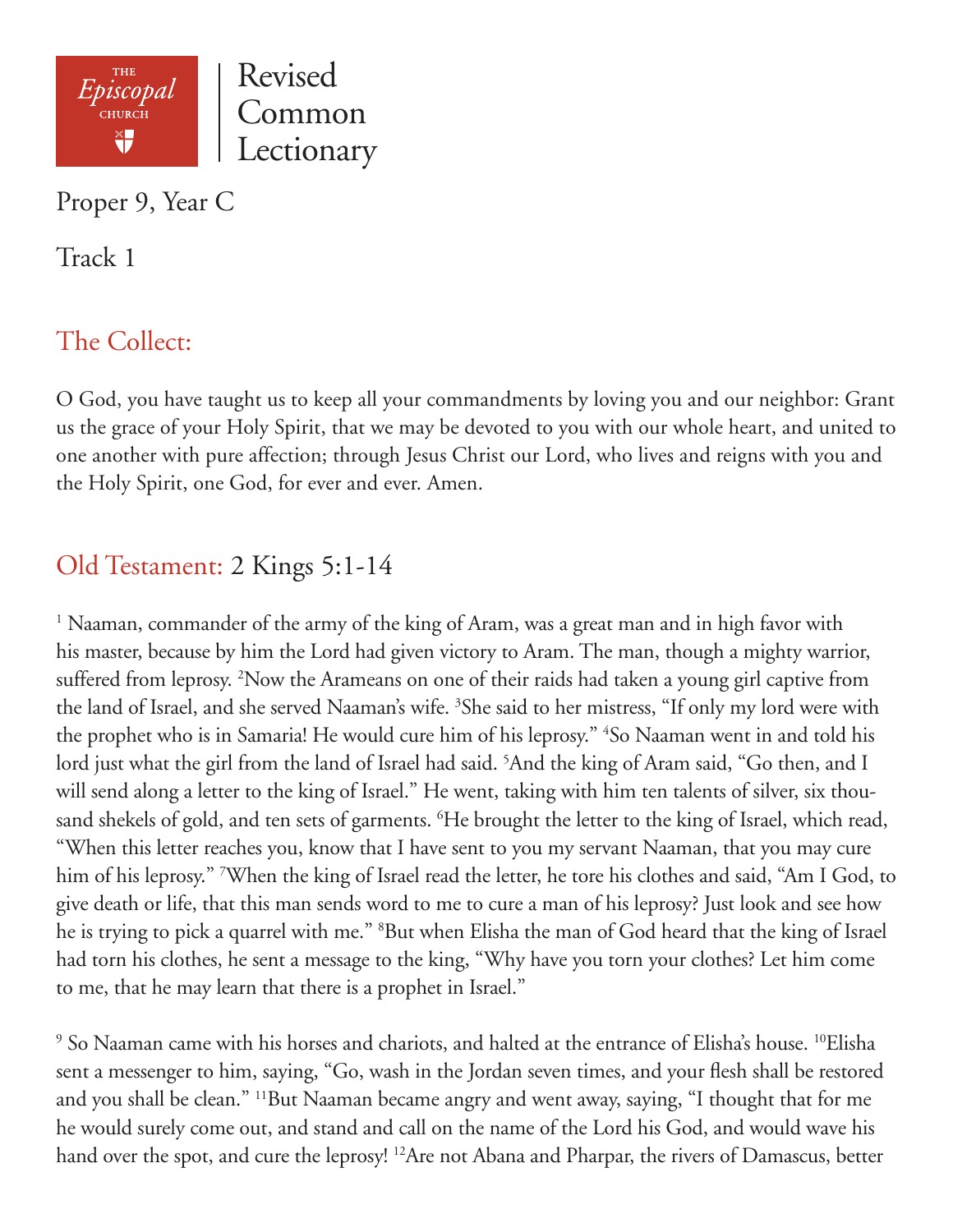than all the waters of Israel? Could I not wash in them, and be clean?" He turned and went away in a rage. 13But his servants approached and said to him, "Father, if the prophet had commanded you to do something difficult, would you not have done it? How much more, when all he said to you was, 'Wash, and be clean'?" <sup>14</sup>So he went down and immersed himself seven times in the Jordan, according to the word of the man of God; his flesh was restored like the flesh of a young boy, and he was clean.

### Psalm: Psalm 30

<sup>1</sup> I will exalt you, O Lord, because you have lifted me up \* and have not let my enemies triumph over me. 2 O Lord my God, I cried out to you, \* and you restored me to health. <sup>3</sup> You brought me up, O Lord, from the dead; \* you restored my life as I was going down to the grave. <sup>4</sup> Sing to the Lord, you servants of his; \* give thanks for the remembrance of his holiness. 5 For his wrath endures but the twinkling of an eye, \* his favor for a lifetime.  $6$  Weeping may spend the night,  $*$  but joy comes in the morning. 7 While I felt secure, I said, "I shall never be disturbed. \* You, Lord, with your favor, made me as strong as the mountains." 8 Then you hid your face, \* and I was filled with fear. <sup>9</sup> I cried to you, O Lord; \* I pleaded with the Lord, saying, <sup>10</sup> "What profit is there in my blood, if I go down to the Pit? \* will the dust praise you or declare your faithfulness? <sup>11</sup> Hear, O Lord, and have mercy upon me; \* O Lord, be my helper."  $12$  You have turned my wailing into dancing;  $*$  you have put off my sack-cloth and clothed me with joy. <sup>13</sup> Therefore my heart sings to you without ceasing; \* O Lord my God, I will give you thanks for ever.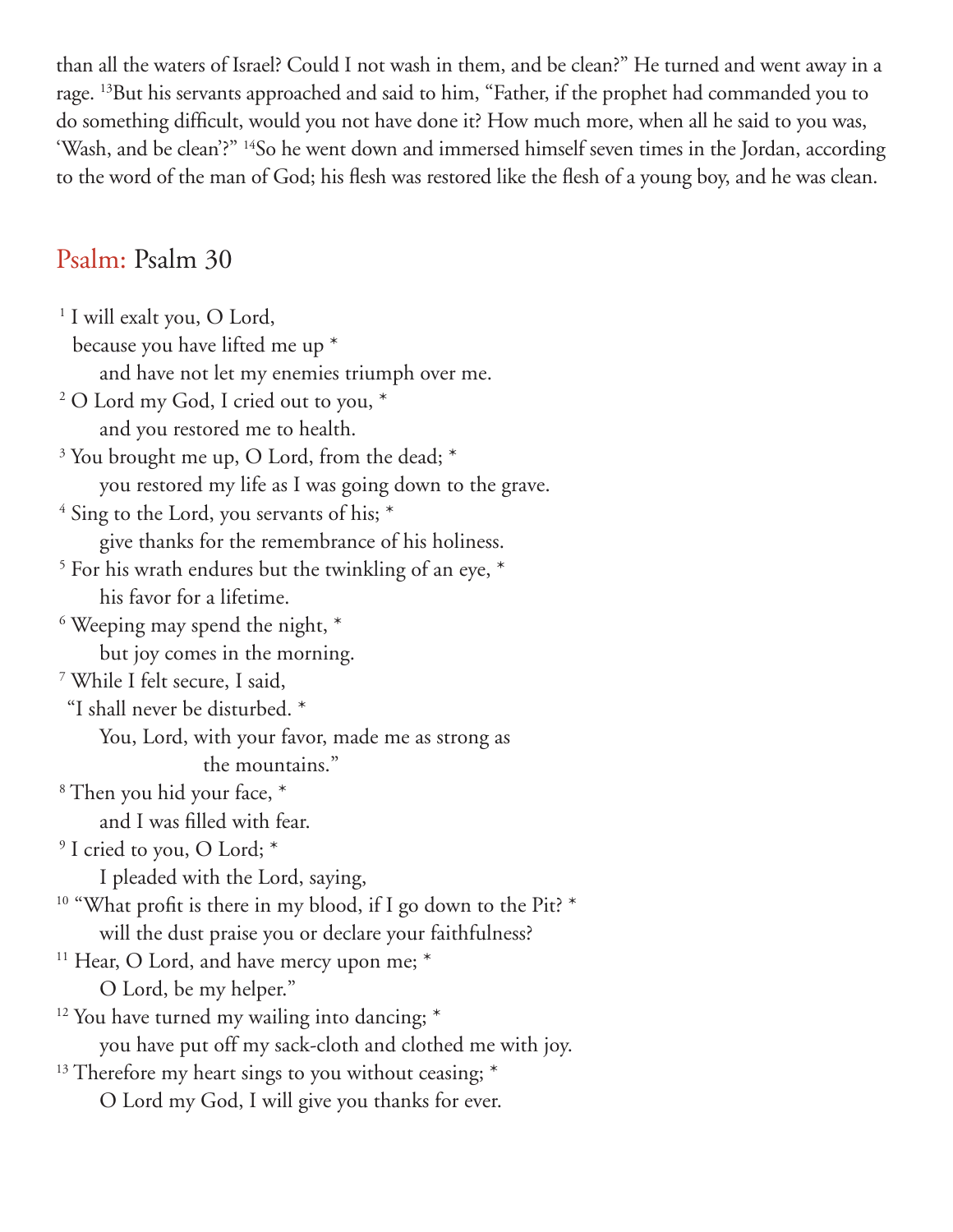# Epistle: Galatians 6:(1-6), 7-16

[ 1 My friends, if anyone is detected in a transgression, you who have received the Spirit should restore such a one in a spirit of gentleness. Take care that you yourselves are not tempted. 2 Bear one another's burdens, and in this way you will fulfill the law of Christ. 3 For if those who are nothing think they are something, they deceive themselves. 4 All must test their own work; then that work, rather than their neighbor's work, will become a cause for pride. <sup>5</sup>For all must carry their own loads.  $\rm ^6$ Those who are taught the word must share in all good things with their teacher.] <sup>7</sup>Do not be deceived; God is not mocked, for you reap whatever you sow. 8 If you sow to your own flesh, you will reap corruption from the flesh; but if you sow to the Spirit, you will reap eternal life from the Spirit. 9 So let us not grow weary in doing what is right, for we will reap at harvest-time, if we do not give up. 10So then, whenever we have an opportunity, let us work for the good of all, and especially for those of the family of faith.

<sup>11</sup> See what large letters I make when I am writing in my own hand!<sup>12</sup>It is those who want to make a good showing in the flesh that try to compel you to be circumcised—only that they may not be persecuted for the cross of Christ. 13Even the circumcised do not themselves obey the law, but they want you to be circumcised so that they may boast about your flesh. <sup>14</sup>May I never boast of anything except the cross of our Lord Jesus Christ, by which the world has been crucified to me, and I to the world. 15For neither circumcision nor uncircumcision is anything; but a new creation is everything! 16As for those who will follow this rule—peace be upon them, and mercy, and upon the Israel of God.

#### Gospel: Luke 10:1-11, 16-20

<sup>1</sup> After this the Lord appointed seventy others and sent them on ahead of him in pairs to every town and place where he himself intended to go. 2 He said to them, "The harvest is plentiful, but the laborers are few; therefore ask the Lord of the harvest to send out laborers into his harvest.  ${}^3\mathrm{Go}$  on your way. See, I am sending you out like lambs into the midst of wolves. 4 Carry no purse, no bag, no sandals; and greet no one on the road. <sup>5</sup>Whatever house you enter, first say, 'Peace to this house!'  $^6$ And if anyone is there who shares in peace, your peace will rest on that person; but if not, it will return to you. 7 Remain in the same house, eating and drinking whatever they provide, for the laborer deserves to be paid. Do not move about from house to house. <sup>8</sup>Whenever you enter a town and its people welcome you, eat what is set before you; <sup>9</sup>cure the sick who are there, and say to them, 'The kingdom of God has come near to you.' <sup>10</sup>But whenever you enter a town and they do not welcome you, go out into its streets and say, 11'Even the dust of your town that clings to our feet, we wipe off